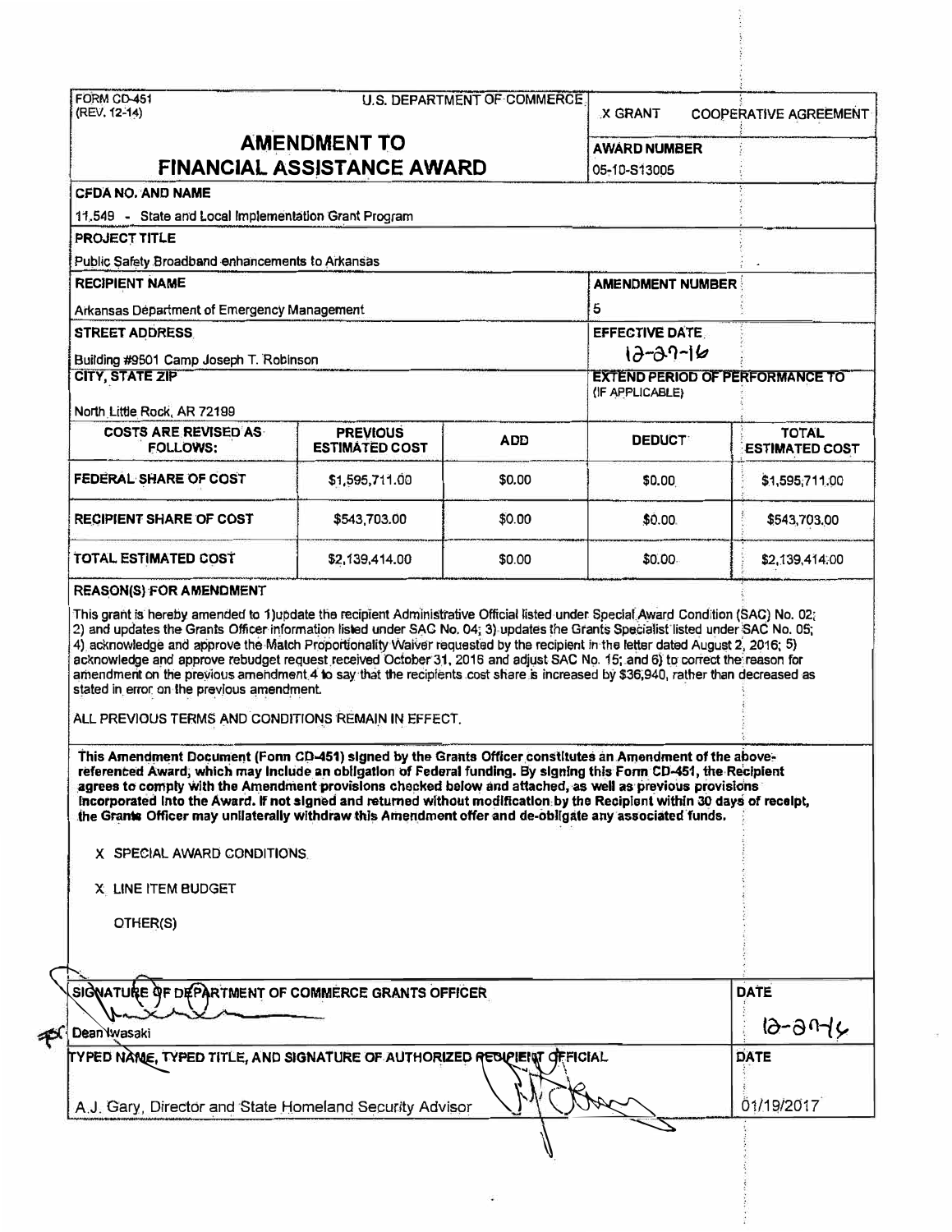**Award Number: 05-10-S13005, Amendment Number 5 Federal Program Officer: Natalie Romanoff Requisition Number: S13005 Employer Identification Number: 716043948 Dun & Bradstreet No: 096794412 Recipient ID: 0553878 Requestor ID: 0553878** 

#### **Award ACCS Information**

|      | Bureau FCFY Project-Task | Ord Code               | <b>Obl Class</b> | <b>Obligation Amount</b> |
|------|--------------------------|------------------------|------------------|--------------------------|
| 2013 | 8150000-000              | 11-00-0000-00-00-00-00 | 41-19-00-00      | \$0.00                   |

#### **Award Contact lnfonnatlon**

| <b>Contact Name</b> | <b>Contact Type</b> | Emall                              | Phone      |
|---------------------|---------------------|------------------------------------|------------|
| Mr. AJ Gary         | Administrative      | AJ.gary@adem.arkansas.gov          | 5016836700 |
| Ms. Bobbie A Merkel | Technical           | BobbieAnn.Merkel@adem.arkansas.gov | 5016836710 |

## NIST Grants Officer:

**Dean lwasakl 1 OD Bureau Drive, MS 1650 Gaithersburg, MD 20899-1650 (301 I 975-8449** 

## NIST Grants Specialist:

**Samantha Wigglesworth 100 Bureau Drive, MS 1ssq Gaithersburg, MD 20899--1�50 (301) 975-4166**

V)

S. ķ. ä.

a<br>B Q. is. ä,

ia<br>M S.

 $\frac{1}{\sqrt{2}}$ ÿ. i. Q.  $\overline{\phantom{a}}$ ä,

ä,

U,  $\ddot{\phantom{a}}$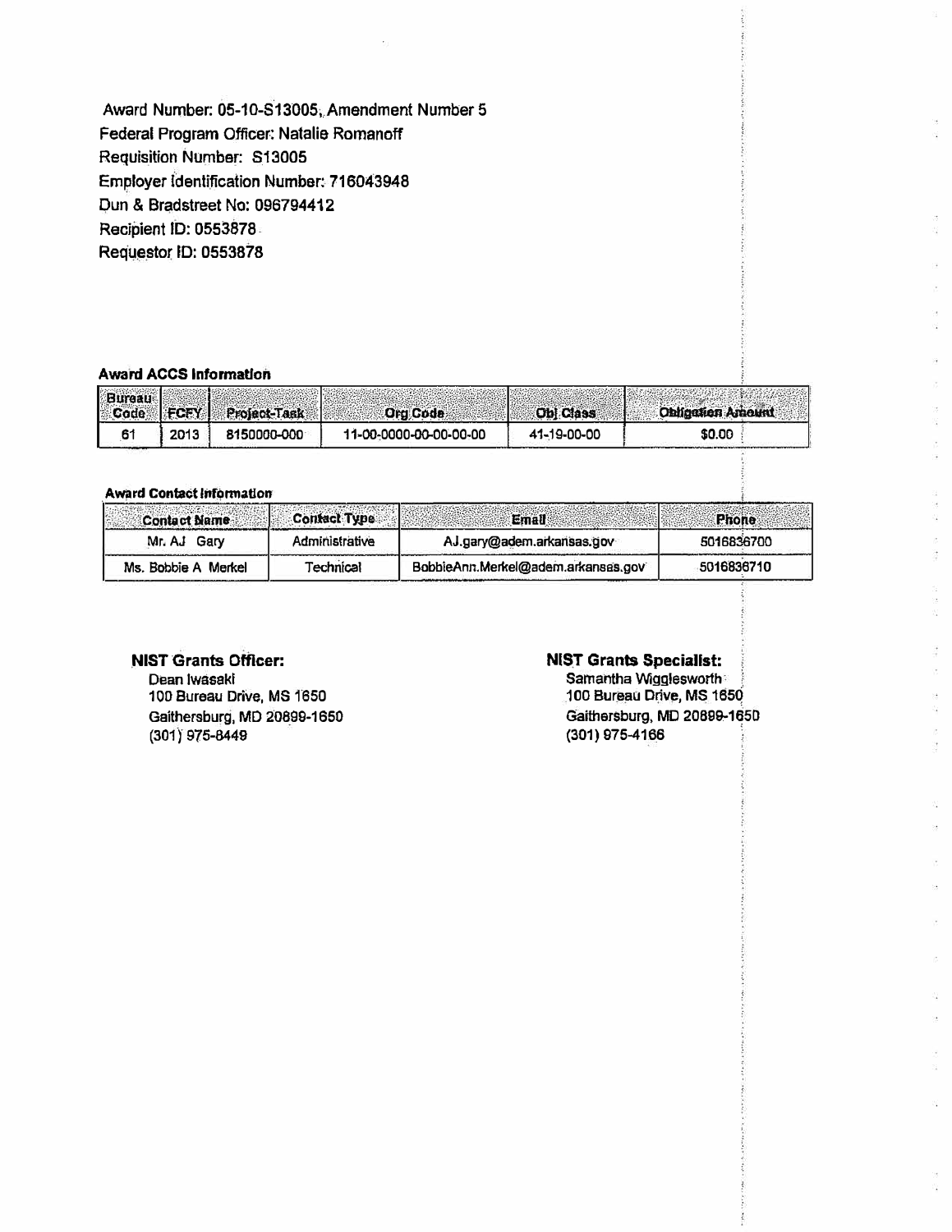**Grant Award Number: 05-10-513005 Recipient Organization: Arkansas Department of Emergency Management Amendment No. 05** 

## **National Institute of Standards and Technology State and Local Implementation Grant Program Special Award Conditions**

## **2. The Recipient's Contact"s name, address, and telephone number are:**

**Mr. AJ Gary Director Arkansas Department of Emergency Management Building No. 9501 Camp Joseph T. Robinson North Little Rock, AR 72199-9600 (501) 683-6700 Email: AJ.Gary@adem.arkansas.gov**

#### **4. The Grant Officer's name, address, and telephone number are:**

**Dean Iwasaki National Institute of Standards and Technology 100 Bureau Drive, Mail Stop 1650 Gaithersburg, MD 20899-1650 Telephone: 301-975-8449 Fax: 301-975-6319 Email: Dean.lwasaki@nist.gov**

## **5. The Grant Specialist's name, address, and telephone number are:**

**Samantha Wigglesworth National Institute of Standards and Technology 100 Bureau Drive, Mail Stop 1650 Gaithersburg, MD 20899-1650 Telephone: 301-975-4166 Fax: 301-975-6319 Email: samantha.w1gglesworth@nist.gov**

**15. This grant is hereby amended to approve the Match Proportionality Waiver requested by the recipient in letter dated August 2, 2016. The recipient must meet its cost share commitment over the life of the award.**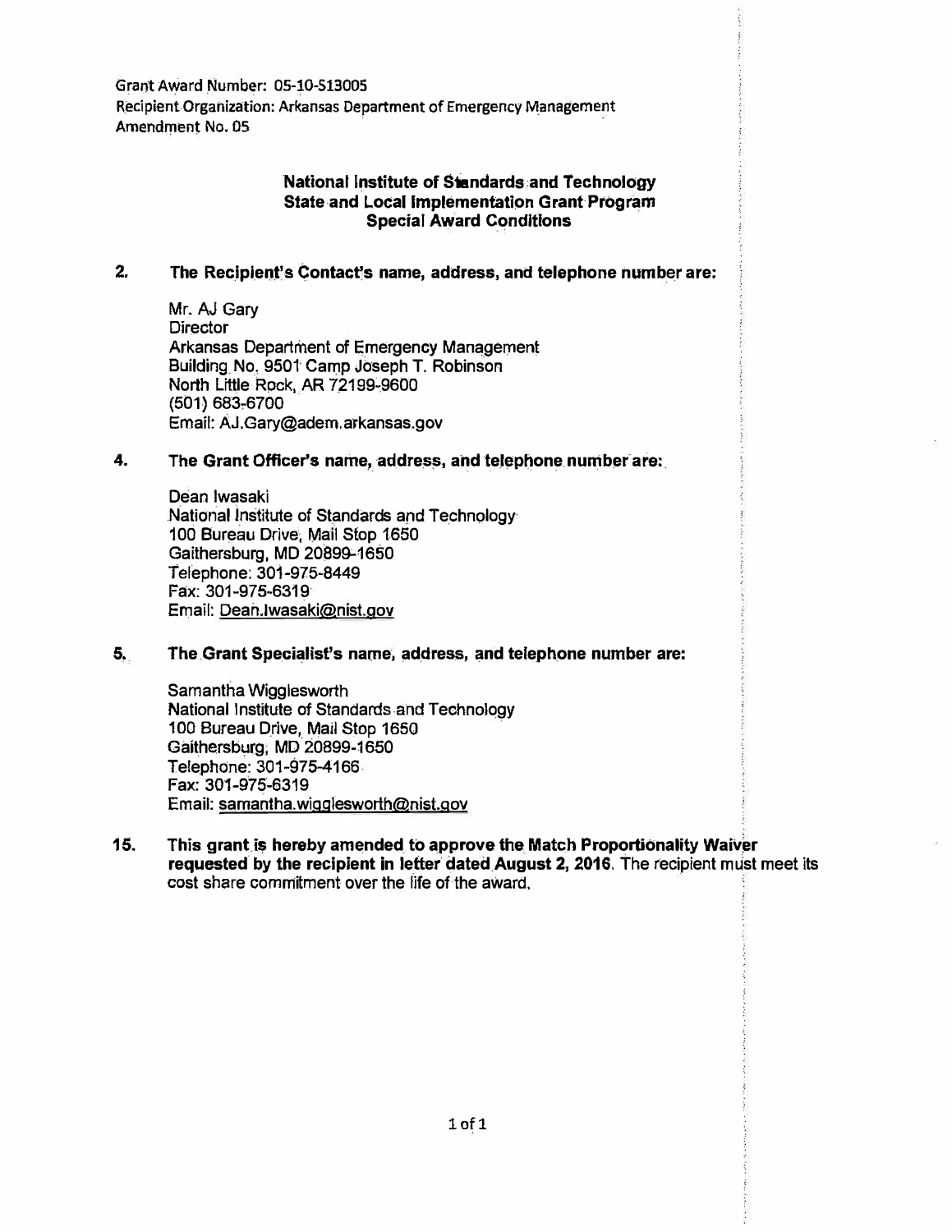# **BUDGET INFORMATION - Non-Construction Programs**

**OMB Approval No. 0348-0044** 

|                                                                                             |                                        |                                    |     |                |     | <b>SECTION A - BUDGET SUMMARY</b>                 |   |                              |     |                    |   |              |
|---------------------------------------------------------------------------------------------|----------------------------------------|------------------------------------|-----|----------------|-----|---------------------------------------------------|---|------------------------------|-----|--------------------|---|--------------|
| <b>Grant Program</b><br>Catalog of Federal<br><b>Function</b><br><b>Domestic Assistance</b> |                                        | <b>Estimated Unobligated Funds</b> |     |                |     | New or Revised Budget                             |   |                              |     |                    |   |              |
| or Activity<br>(a)                                                                          |                                        | <b>Number</b><br>(b)               |     | Federal<br>(c) |     | Non-Federal<br>(d)                                |   | Federal<br>(e)               |     | Non-Federal<br>(f) |   | Total<br>(q) |
| <b>SLIGP</b><br>11.                                                                         |                                        | 11.549                             | 5   |                | l\$ |                                                   |   | $1,595,711.00$ <sup>\$</sup> |     | 543,703.00         |   | 2,139,414.00 |
| 2.                                                                                          |                                        |                                    |     |                |     |                                                   |   |                              |     |                    |   | 0.00         |
| 3.                                                                                          |                                        |                                    |     |                |     |                                                   |   |                              |     |                    |   | 0.00         |
| 4.                                                                                          |                                        |                                    |     |                |     |                                                   |   |                              |     |                    |   | 0.00         |
| 5.<br><b>Totals</b>                                                                         |                                        |                                    | IS. | 0.00           | \$  | 0.00                                              | S | 1,595,711.00 \$              |     | 543,703.00 \$      |   | 2,139,414.00 |
|                                                                                             |                                        |                                    |     |                |     | <b>SECTION B - BUDGET CATEGORIES</b>              |   |                              |     |                    |   |              |
| 6. Object Class Categories                                                                  |                                        |                                    |     |                |     | <b>GRANT PROGRAM, FUNCTION OR ACTIVITY</b>        |   |                              |     |                    |   | <b>Total</b> |
|                                                                                             |                                        |                                    |     |                |     | (1) State and Local In (2) State and Local In (3) |   |                              | (4) |                    |   | (5)          |
|                                                                                             | a. Personnel                           |                                    | l\$ | 159,681.00 \$  |     | 395,089.00                                        |   |                              | Is  |                    | 5 | 554,770.00   |
|                                                                                             | b. Fringe Benefits                     |                                    |     | 56,584.00      |     | 114,594.00                                        |   |                              |     |                    |   | 171,178.00   |
| c. Travel                                                                                   |                                        |                                    |     | 161,605.00     |     | 0.00                                              |   |                              |     |                    |   | 161,605.00   |
|                                                                                             | d. Equipment                           |                                    |     | 0.00           |     | 0.00                                              |   |                              |     |                    |   | 0.00         |
|                                                                                             | e. Supplies                            |                                    |     | 49,119.00      |     | 0.00                                              |   |                              |     |                    |   | 49,119.00    |
|                                                                                             | f. Contractual                         |                                    |     | 1,000,115.00   |     | 0.00                                              |   |                              |     |                    |   | 1,000,115.00 |
|                                                                                             | g. Construction                        |                                    |     | 0.00           |     | 0.00                                              |   |                              |     |                    |   | 0.00         |
|                                                                                             | h. Other                               |                                    |     | 168,607.00     |     | 34,020.00                                         |   |                              |     |                    |   | 202,627.00   |
|                                                                                             | i. Total Direct Charges (sum of 6a-6h) |                                    |     | 1,595,711.00   |     | 543,703.00                                        |   | 0.00                         |     | 0.00               |   | 2,139,414.00 |
|                                                                                             | j. Indirect Charges                    |                                    |     |                |     |                                                   |   |                              |     |                    |   | 0.00         |
|                                                                                             | k. TOTALS (sum of 6i and 6j)           |                                    | \$  | 1,595,711.00   | \$  | 543,703.00                                        |   | 0.00                         |     | 0.00               |   | 2,139,414.00 |
|                                                                                             |                                        |                                    |     |                |     |                                                   |   |                              |     |                    |   |              |
| 7. Program Income                                                                           |                                        |                                    | 5   |                | l\$ |                                                   |   |                              | \$  |                    | 5 |              |

**Authorized for Local Reproduction** 

**Standard Form 424A (Rev. 7-97) Prescribed** by **0MB Circular A-102** 

**Previous Edition** Usable